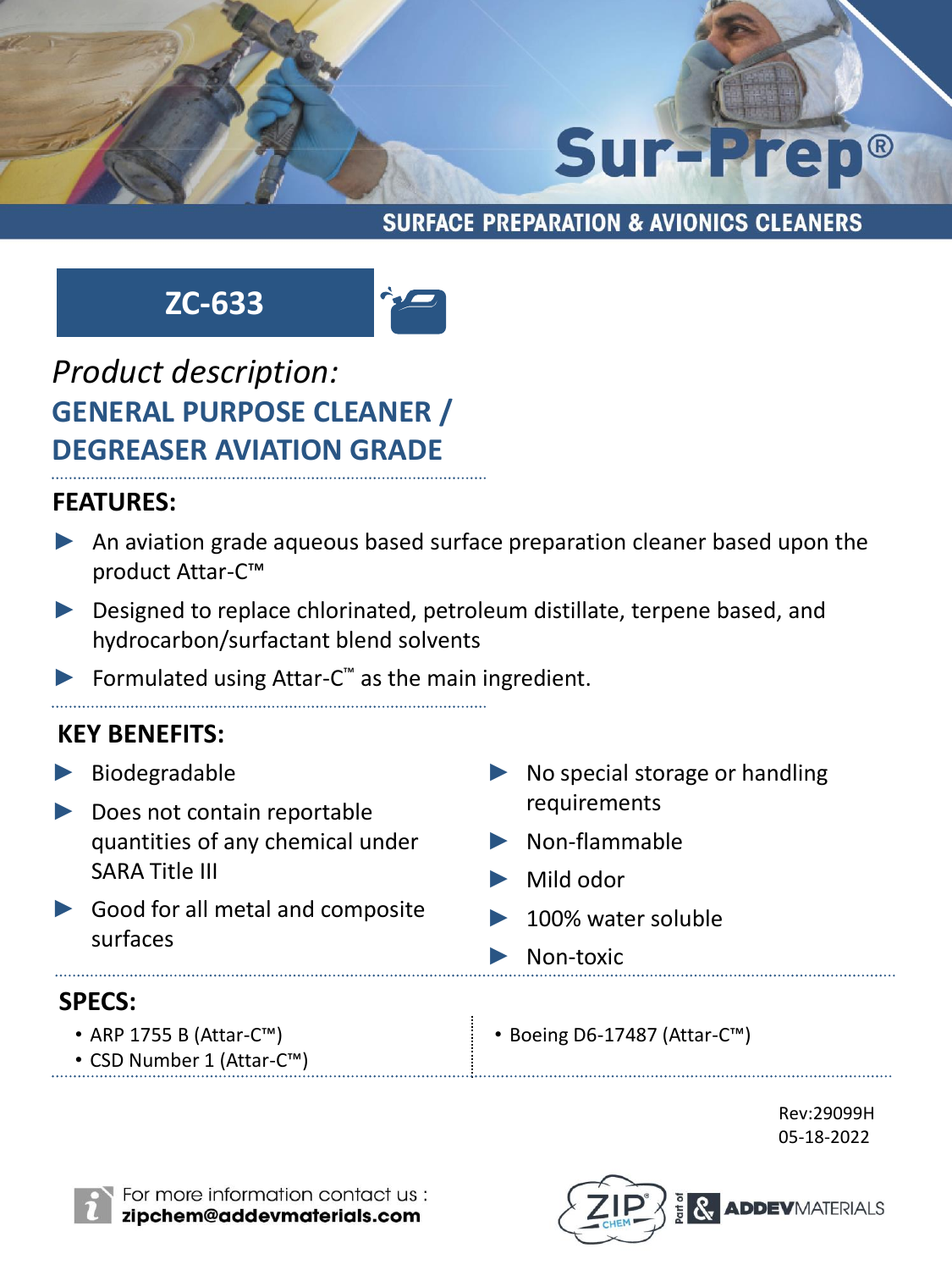## Sur-Prep®

#### **SURFACE PREPARATION & AVIONICS CLEANERS**

## **ZC-633**



## *Product description:* **GENERAL PURPOSE CLEANER / DEGREASER AVIATION GRADE**

#### **APPLICATIONS:**

- $\checkmark$  Ideal for use on general aircraft surfaces that are contaminated with heavy deposits of oil, grease, hydraulic fluids or baked-on carbon residues.
- $\checkmark$  **ZC-633** can be used in wipe down applications for thrust reversers or body panels
- $\checkmark$  Designed for use at ambient temperatures.
- $\checkmark$  Utilize a non-metallic brush or a cloth if necessary to agitate the material.
- $\checkmark$  For extremely soiled areas, a 5-10 minute dwell time may be required.
- $\checkmark$  If **ZC-633** is used to prepare a surface, a water rinse after application is recommended.
- ✓ Pre-test **ZC-633** for substrate compatibility prior to use.
- ✓ Aerosol application available as **D-5633NS.**

## **PHYSICAL PROPERTIES:**

- ► **Color:** Pale Yellow
- ► **Flash Point:** None
- ► **Freeze-Thaw:** Stable
- ► **Solubility In Water:** 100% Soluble
- ► **Specific Gravity:** 0.9

## **AVAILABLE PACK SIZES:**

- ► 16 fl oz (473 ml) Aerosol-002069
- ► 1 Gallon (3.8 L) Cans-007343